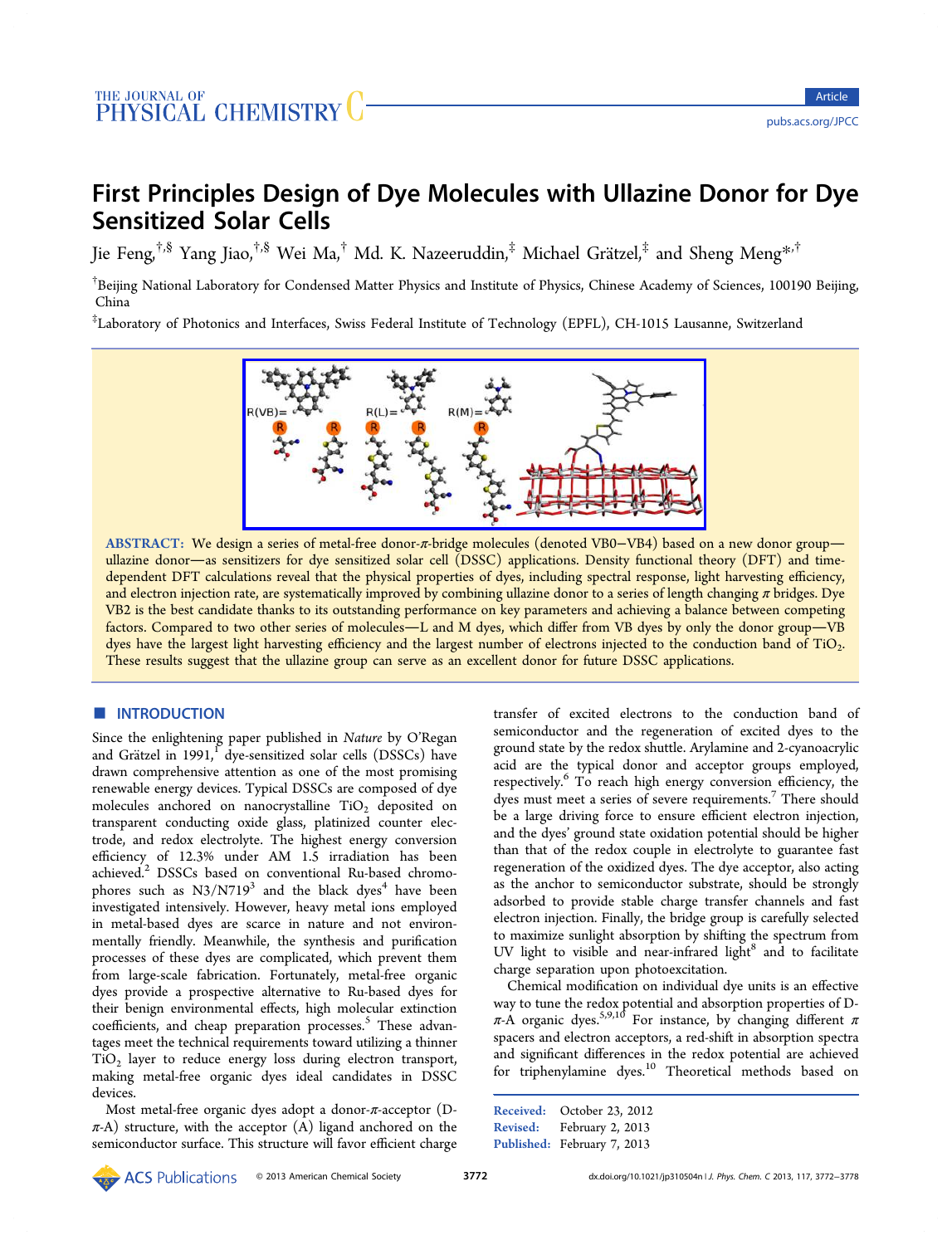<span id="page-1-0"></span>

Figure 1. The donor units, R[, of the three series of dyes \(VB, L, M\) are shown in the upper row. With R replaced b](http://pubs.acs.org/action/showImage?doi=10.1021/jp310504n&iName=master.img-001.jpg&w=299&h=260)y R(VB) in the lower row we could get VB0, VB1, ..., VB4 dyes.

density functional theory (DFT) and time-dependent DFT (TDDFT) calculations were also employed to rationally optimize optical and electrochemical properties of dye molecules.8,11−<sup>13</sup> Examples include identifying dye structures by optimizing the  $\pi$  spacer<sup>8</sup> and the acceptor group of dyes.<sup>11</sup> However, [despit](#page-6-0)e all these extensive works, there were few studies on the effects of sy[st](#page-6-0)ematic modifications of the don[or](#page-6-0) group. The geometry, electrophilicity, and polarizability will directly influence the dye adsorption, spectra response, and electrodynamics. In this work we will investigate the influence of different donor groups on the performance of DSSCs by systematically evaluating the key DSSC factors determining solar cell efficiency. Rational design of dye structures based on first-principles can significantly facilitate test and development of new dyes, reducing the cost and time consumed in conventional trial-and-error experimental approaches.<sup>14,15</sup>

By taking advantages of theoretical approaches, we investigate an electron-rich molecular unit, ullazi[ne d](#page-6-0)onor, which has been recently synthesized experimentally<sup>16</sup> (structure shown in Figure 1), to be used as part of dye sensitizers for DSSC application. The nitrogen-containing he[ter](#page-6-0)ocycle of ullazine group (Figure 1, top left) with 16  $\pi$ -electrons will facilitate a strong intramolecular charge transfer. It could serve as both an electron donor and an acceptor under different conditions, which indicates a good potential for future optoelectronic applications.<sup>16</sup> The ullazine group has a large planar structure which will benefit patterning on the surfaces. The structure is relativ[ely](#page-6-0) simple that could be easily manipulated in experiments and modeled in first principles calculations. The resultant dyes with ullazine donor, denoted as VB series of dyes, show near-red optical absorption and high extinction coefficients. We expect this group of dyes with ullazine donor act as high efficient candidates for DSSCs.

To systematically tune the dye's photoabsorption and electrochemical properties, we choose 2-cyanoacrylic acid as

electron acceptor and anchoring group and alkene/thiophene fragments as the  $\pi$  spacer. By inserting alkene and thiophene between the donor and the acceptor groups, we can gradually change the energy levels of the highest occupied molecule orbital (HOMO) and the lowest unoccupied molecular orbital (LUMO) of the sensitizer and extend major absorption peak from the UV-light region to near-infrared. This results in a series of dye molecules VB0, VB1, ..., VB4, with distinct optical and electrochemical characters (Figure 1). The dye's structure and performance are optimized in terms of achieving a balance among competing factors such as light harvesting, spectral response, electronic driving force, and open circuit voltage for DSSC applications. For comparison, we take L dyes with a diphenylaminophenyl donor  $(R(L)$  in Figure 1), which were intensively studied in the literature, $17$  and M dyes with a dimethylaminophenyl donor (R(M) in Figure 1), as control groups. Both L dyes and M dyes ow[n t](#page-6-0)he same  $\pi$  spacer and acceptor as VB dyes−−they only differ by the donor group. We found that VB dyes have higher extinction coefficients, and the number of electrons injected into the semiconductor conduction band is almost 2 times larger for VB dyes than for L or M dyes, resulting from stronger electronic interactions between VB molecules and the  $TiO<sub>2</sub>$  surface.

## ■ METHODS

The sunlight-to-electricity conversion efficiency  $(\eta)$  of solar cell devices is determined by the open-circuit photovoltage  $(V_{\text{OC}})$ , short-circuit current density  $(J_{\text{SC}})$ , and the fill factor (FF), as compared to incident solar power  $(P_{inc})$ :

$$
\eta = \text{FF} \frac{V_{\text{O}} C_{\text{SC}}}{P_{\text{inc}}} \tag{1}
$$

In DSSCs, we can calculate the  $V_{\text{OC}}$  as<sup>17</sup>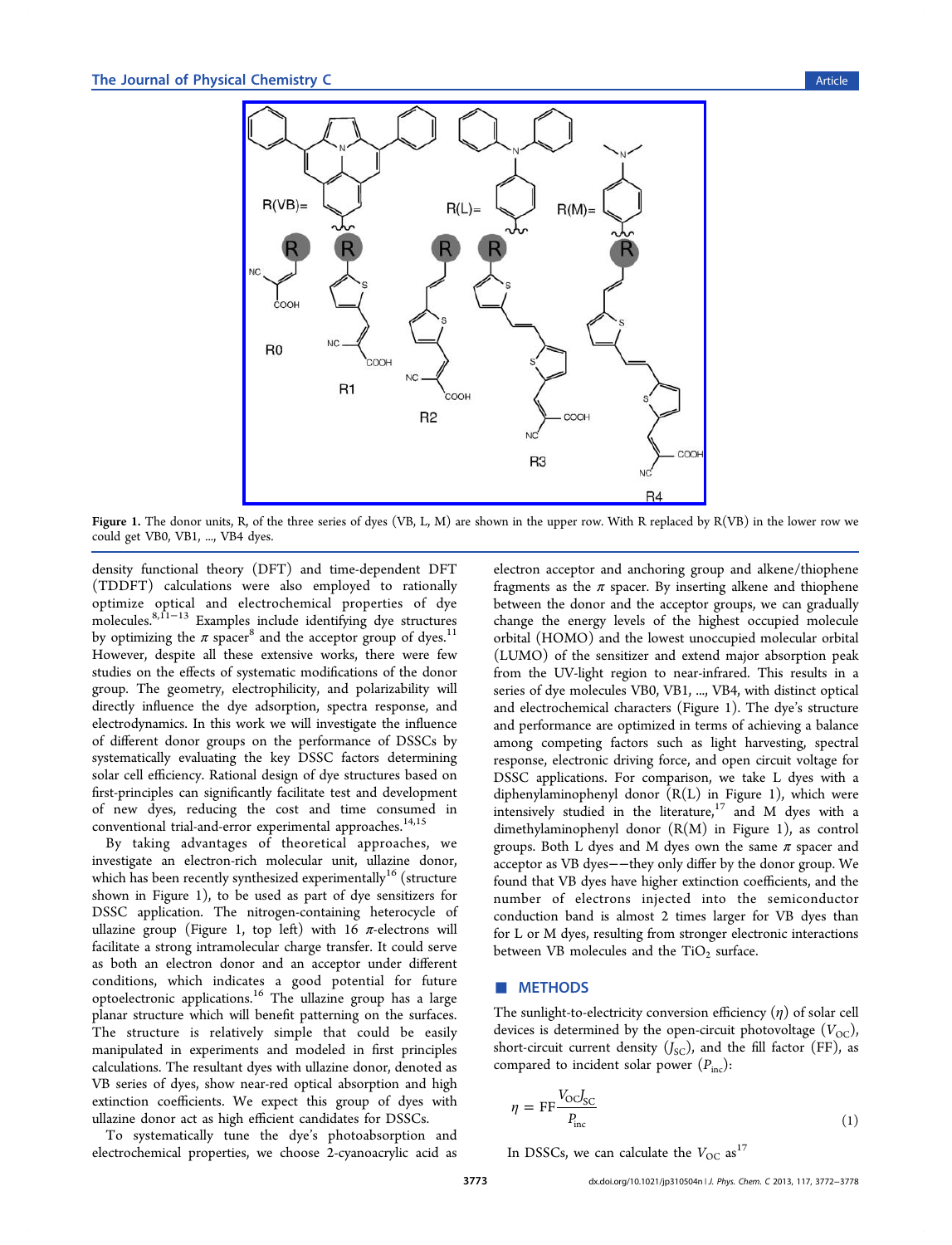<span id="page-2-0"></span>
$$
V_{\rm OC} = \frac{E_{\rm C} + \Delta C B}{q} + \frac{kT}{q} \ln \left( \frac{n_{\rm c}}{N_{\rm CB}} \right) - \frac{E_{\rm redox}}{q} \tag{2}
$$

Here  $q$  is the unit charge,  $E_c$  is the conduction band edge (CBE) of the semiconductor substrate,  $k$  is the Boltzmann constant, T is the absolute temperature,  $n_c$  is the number of electrons in the conduction band,  $N_{\text{CB}}$  is the density of accessible states in the conduction band,<sup>8</sup> and  $E_{\text{redox}}$  is the reduction−oxidation potential of electrolyte. ΔCB is the shift of  $E_c$  when the dyes are adsorbed on su[bs](#page-6-0)trate and can be expressed as<sup>18</sup>

$$
\Delta \text{CB} = \frac{q\mu_{\text{normal}}\gamma}{\varepsilon_0 \varepsilon} \tag{3}
$$

In this expression,  $\mu_{\text{normal}}$  denotes the dipole moment of individual dye molecules perpendicular to the surface of the semiconductor substrate and  $\gamma$  is the dyes' surface concentration.  $\varepsilon_0$  and  $\varepsilon$  represent the vacuum permittivity and the dielectric permittivity, respectively. It is obvious from eqs 2 and 3 that  $n_c$  and  $\mu_{\text{normal}}$  exert crucial influences on  $V_{\text{OC}}$ .

The  $J_{SC}$  in DSSCs is determined by the following equ[ati](#page-1-0)on:<sup>8</sup>

$$
J_{\rm SC} = \int LHE(\lambda)\Phi_{\rm inject}\eta_{\rm collect} \,d\lambda \tag{4}
$$

where  $LHE(\lambda)$  is the light harvesting efficiency at a given wavelength,  $\Phi_{\text{inject}}$  evinces the electron injection efficiency, and  $\eta_{\text{collect}}$  denotes the charge collection efficiency. In the systems which are only different in sensitizers,  $\eta_{\text{collect}}$  can be reasonably assumed to be constant. LHE( $\lambda$ ) can be calculated with

$$
LHE = 1 - 10^{-f} \tag{5}
$$

where f represents the oscillator strength of adsorbed dye molecules.  $\Phi_{\text{inject}}$  is related to the driving force  $\Delta G_{\text{inject}}$  of electrons injecting from the excited states of dye molecules to the semiconductor substrate. It can be estimated as<sup>19</sup>

$$
\Delta G_{\text{inject}} = E^{\text{dye}} + E_{\text{CB}} = E^{\text{dye}} + E_{0-0} - E_{\text{CB}}
$$
 (6)

where  $E^{\text{dye}}$  is the oxidation potential of the excited dye,  $E^{\text{dye}}$  is the redox potential of the ground state of the dye,  $E_{0-0}$  is the vertical transition energy, and  $E_{CB}$  is the conduction band edge of the semiconductor. So  $J_{SC}$  can be well estimated through  $f$ and  $\Delta G_{\text{inject}}$ .

On the basis of eqs 1−6, we could roughly predict the efficiency of novel dyes without intensive calculations. More insightful theoretical esti[ma](#page-1-0)tions could be achieved using DFTbased real-time evolution of electron dynamics as in our previous works.<sup>20,21</sup> However, the calculations are rather expensive (with thousands of CPU hours per trajectory). We believe the prese[nt ap](#page-6-0)proach will be interesting and valuable for assisting experimentalists in searching for high performance dyes. All the calculations are performed based on DFT and TDDFT.22 Ground-state geometry optimization is carried out with SIESTA code. During the optimization, we use TroullierMartins [ps](#page-6-0)eudopotentials $23$  to represent the atomic cores, generalized gradient approximation (GGA) as exchangecorrelation functional,<sup>24</sup> a [do](#page-6-0)uble- $\xi$  plus polarization basis sets of localized orbitals with an energy cutoff of 100 Ry, and the optimization will sto[p w](#page-6-0)hen the force on each atom is smaller than 0.02 eV/Å in magnitude. We also use the Gaussian09 program package to simulate the absorption spectra of all dyes in vacuum with CAM-B3LYP exchange-correlation functional and the energy levels of the dyes' molecule orbitals with B3LYP exchange-correlation functional. The  $6-31G(d)$  basis sets were used for C, H, O, N, and S. This set of parameters is illustrated to produce nice agreements with experiment.<sup>11</sup>

## ■ RESULTS

Structure and Properties of VB Dyes. The optimized structure of VB series of dyes is shown in Figure 1. Dye VB0 is composed by ullazine donor directly connected to the cyanoacrylic acid acceptor group. Dye VB1 has [a](#page-1-0)n additional thiophene group inserted as a linker. The linker group in dye VB2 is further elongated by adding an alkene group. Dyes VB3 and VB4 were formed by extending the  $\pi$  spacer by another thiophene group or by a thiophene and a new alkene group, respectively. This series of VB dyes, from VB0 to VB4, are gradually elongated by extending the  $\pi$  spacer.

To demonstrate their characteristic electronic structure, we choose three representative VB dyes-VB0, VB2, and VB4and plot the distribution of molecular orbital wave functions in Figure 2. Wave functions of VB1 and VB3 dyes have similar



Figure 2. [Frontier molecular orbitals of VB0, VB2, and VB4 dyes.](http://pubs.acs.org/action/showImage?doi=10.1021/jp310504n&iName=master.img-002.jpg&w=228&h=327) A typical  $D$ - $\pi$ -A character is shown.

features. As expected, the distribution of molecular orbitals of VB dyes show a strong  $D$ - $\pi$ -A character; namely, the HOMO orbitals are localized on the donor part while the LUMO orbitals are mainly localized on the cyanoacrylic acceptor group of the molecule. The HOMO-1 orbitals of all dyes are more or less delocalized over the entire molecule. The  $\pi$ -characters of these orbitals will contribute to high extinction coefficients of the VB series of dyes. The D- $\pi$ -A charge distribution favors a strong electron-hole separation on TiO<sub>2</sub> surface, which is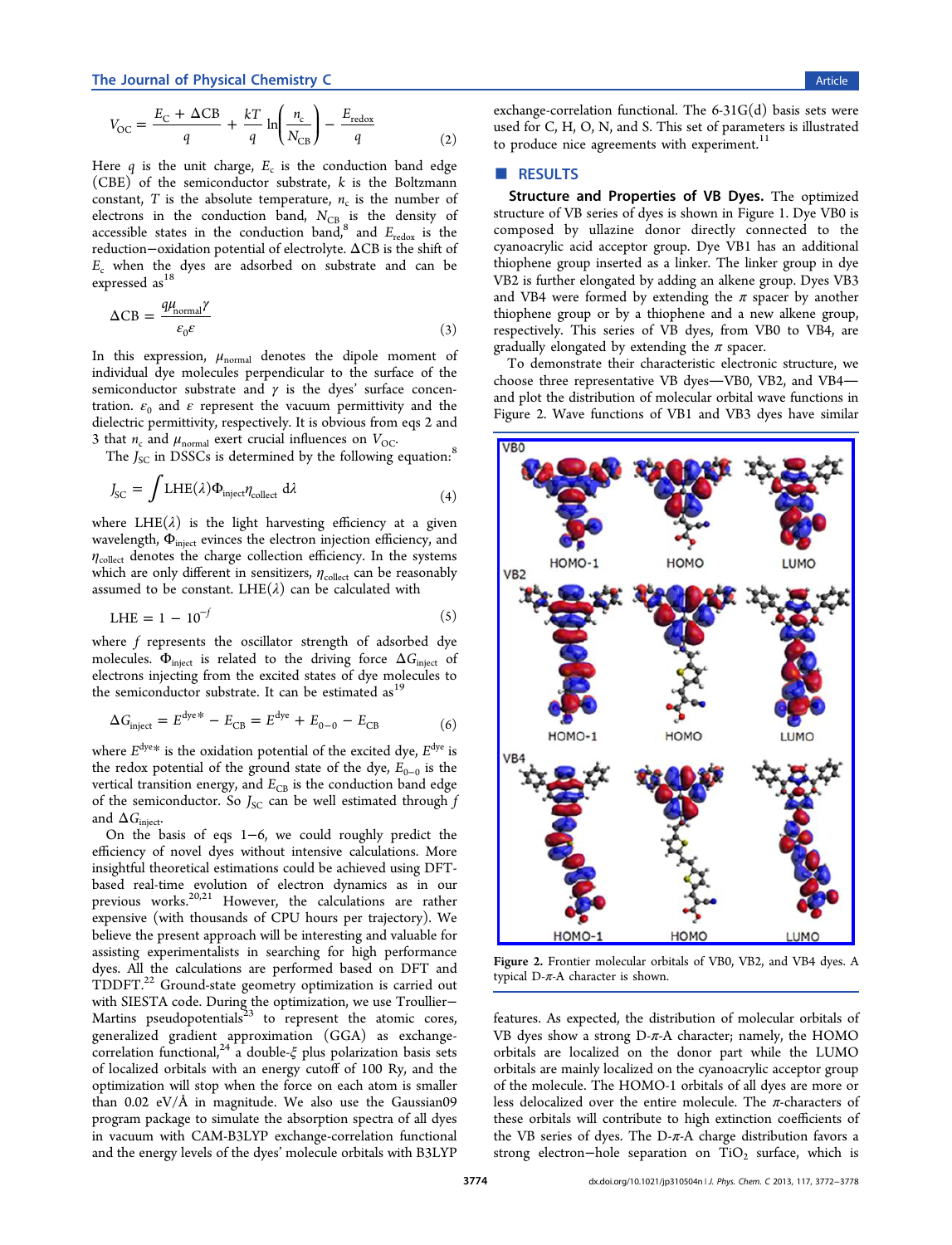preferred for efficient electron injection from the electronically excited dye to the semiconductor.

Chemical modifications in the linker group would tune photoabsorption of VB dyes, since it is well-known that longer  $\pi$  linkers favor red-shifted absorption in D- $\pi$ -A dyes. We then calculate the UV−vis absorption spectrum of VB dyes, shown in Figure 3, to analyze one of the key factors in DSSC, LHE.



Figure 3. C[alculated absorption spectra of VB dyes.](http://pubs.acs.org/action/showImage?doi=10.1021/jp310504n&iName=master.img-003.jpg&w=154&h=115)

The extinction coefficient is evaluated following the procedures in ref 11. Table 1 shows that the wavelength for maximum absorption,  $\lambda_{\text{max}}$  is shifted from ultraviolet range (315.3 nm for VB0) t[o b](#page-6-0)lue-green range (501.8 nm for VB4) as the linker gets longer. The red-shifted absorption spectrum matches better solar spectrum, which has a maximal intensity at ∼500 nm. Higher efficiencies could be achieved with dyes showing more red-shifted light absorbance. Experiments also reveal that dyes (JD21) with the acceptor group linked to the side position of ullazine (site 5 instead of site 6) yield additional merits with maximum absorption at 582 nm and light conversion efficiency of 8%.<sup>16</sup> Our calculations reproduce the absorption spectrum nicely. In this work, we will focus on the effect of substituting the d[ono](#page-6-0)r with novel ullazine groups. Results on systematic modifications of ullazine dyes with acceptors at different positions will be presented elsewhere. The oscillator strength of all the five dyes is large and increases with the length of the  $\pi$ spacer, and so does the LHE. The calculated LHEs are all near unity. The longest dye VB4 has the largest oscillator strength and LHE. TDDFT with traditional exchange-correlation functionals tends to underestimate the excitation energy especially for charge transfer transitions of molecules. The errors increase with the decrease in overlap between the orbitals of the ground and excited states. Hybrid functional will reduce the errors, and with long-range corrections the errors are further decreased to a level of ∼0.5 eV, making the discrepancy between experiment and theory less dependent on the coupling degrees of initial and final states in optical transitions. $25$  It should be noticed that in VB dyes the main contribution to the first absorption peak is assigned to a charge transfer ([CT](#page-6-0)) transition from HOMO-1 to LUMO, which is

different from most  $D-\pi$ -A organic dye molecules, where electron excitation from HOMO to LUMO plays a critical role. This is caused by the symmetry of the molecular orbitals: strong separation between the HOMO and LUMO levels in VB dyes makes their spatial overlap very small, resulting in a negligible oscillator strength <0.03 for HOMO  $\rightarrow$  LUMO electronic transitions.

We note that ullazine dyes have been successfully synthesized in experiment recently<sup>16</sup> after we have carried out theoretical characterizations of VB dyes. An ullazine dye, JD32, which only slightly differ from the [VB](#page-6-0)1 dye (phenylhexyloxy group in JD32 versus phenyl group in VB1 on the peripheral of ullazine donor) was reported<sup>16</sup> with a major absorption peak at 393 nm and a small shoulder at 540 nm. For comparison, we predicted that the dye have [max](#page-6-0)imum adsorption at 376 nm (oscillator strength = 1.49) and a very small shoulder at ∼500 nm (oscillator strength = 0.01, small shoulders are not listed in Table 1), in consistence with experiment. The small difference is attributed to structural difference in the donor as well as computational errors in DFT exchange-correlation functionals. Solar cells fabricated with JD32 (VB1) dyes present acceptable light-to-electricity efficiency of 2%. Higher efficiencies will be achieved with dyes with more red-shifted light absorbance. Experiments also reveal that dyes (JD21) with the acceptor group linked to the side position of ullazine (site 5 instead of site 6) yield additional merits with maximum absorption at 582 nm and light conversion efficiency of 8%. Our calculations reproduce the absorption spectrum of these dyes nicely. Results on systematic modifications of this group of ullazine dyes with acceptors at the different position will be presented elsewhere.

Figure 4 shows the calculated energy levels of the VB dyes. As the linker getting longer the HOMO-1 are upshifted for



Figure 4. [Calculated energy levels of molecular orbitals of VB](http://pubs.acs.org/action/showImage?doi=10.1021/jp310504n&iName=master.img-004.jpg&w=197&h=141) dyes. The red bars denote unoccupied orbitals, and blue ones denote occupied orbitals.

almost 1 eV and the LUMO downshift for about 0.5 eV. This is in agreement with the increase in the  $\lambda_{\text{max}}$ . On the other hand,

Table 1. Calculated Maximum Absorption Wavelength  $(\lambda_{\max})$ , Oscillator Strengths (f), Light Harvesting Efficiency (LHE), and the Corresponding Electronic Transitions for VB Dyes

| dye             | $\lambda_{\text{max}}$ (nm) |      | LHE $(\lambda)$ | assignment                                                               |
|-----------------|-----------------------------|------|-----------------|--------------------------------------------------------------------------|
| VB0             | 315.3                       | 1.39 | 0.959           | $H-1 \rightarrow L(67\%) H \rightarrow L+1(16\%) H-2 \rightarrow L(9\%)$ |
| VB1             | 375.8                       | 1.49 | 0.968           | $H-1 \rightarrow L(69\%) H-2 \rightarrow L(13\%) H \rightarrow L+2(9\%)$ |
| VB2             | 428.6                       | 1.83 | 0.985           | $H-1 \rightarrow L(88%) H-2 \rightarrow L(7%)$                           |
| VB <sub>3</sub> | 472.6                       | 2.12 | 0.992           | $H-1 \to L(87%)$                                                         |
| VB4             | 501.8                       | 2.51 | 0.997           | $H-1 \rightarrow L(85%)$                                                 |
|                 |                             |      |                 |                                                                          |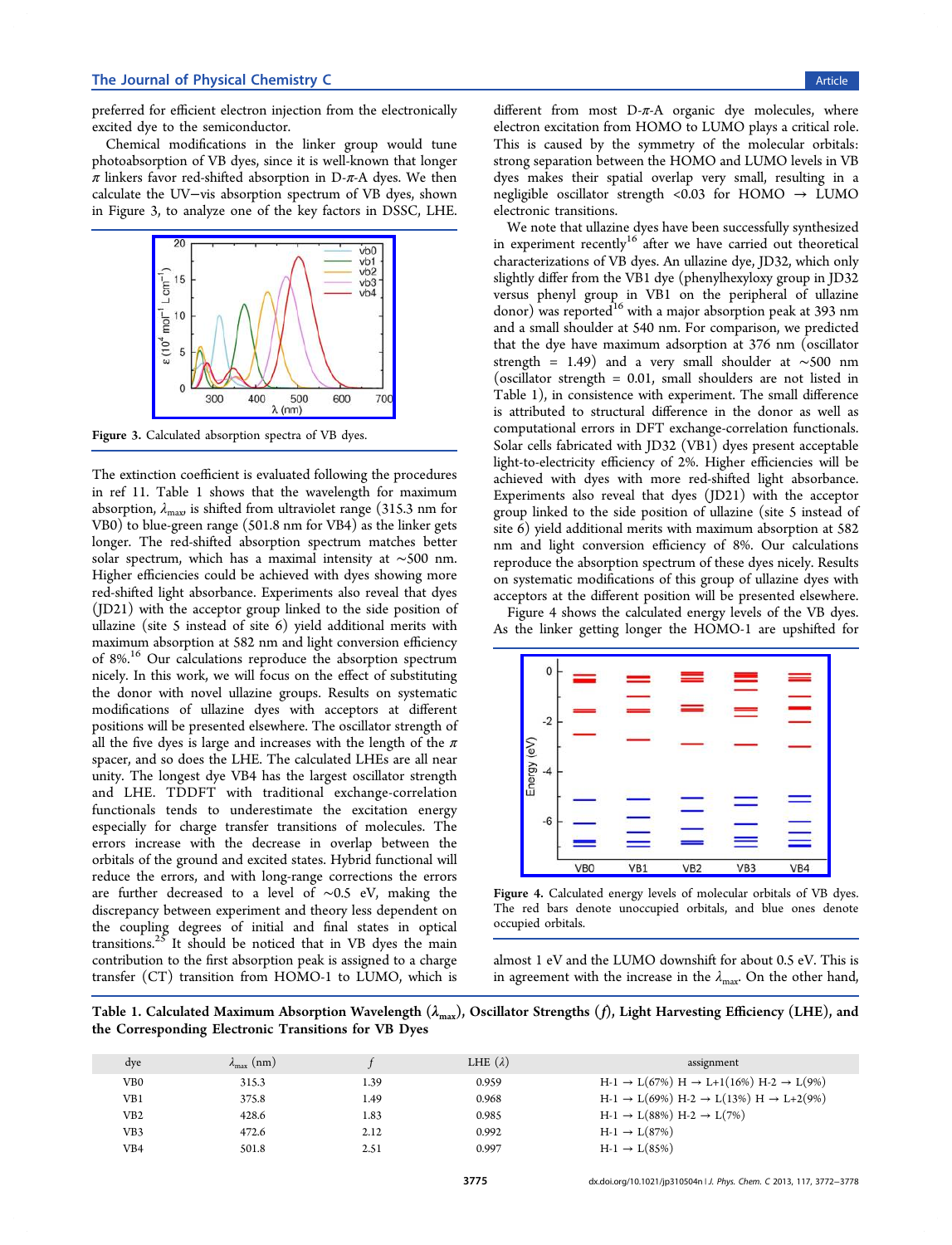

Figure 5. Two adsorption configurations of dyes on TiO<sub>2</sub> (101) surface: N^O adsorption (left) and O^O adsorption (right).

the HOMO level does not shift much. This could be understood since the HOMO is strongly localized on the donor part and does not change its characteristics as the  $\pi$ spacer elongates. Some may argue that after photoexcitation from the HOMO-1 to LUMO level the presence of higher lying HOMO may deteriorate DSSC performance. We note that the energy level of HOMO orbitals, about −5.0 eV, is sufficiently lower than the redox potential of  $I^-/I_3^-$  electrolyte at -4.6  $eV<sup>26</sup>$  In addition, this character could provide an advantage to separately optimize the optical absorption and the regeneration po[ten](#page-6-0)tial of dye sensitizers. Ru-based high efficiency dyes, for instance C101 and C106 with efficiency larger than 11%, have similar HOMO levels (−5.34 and −5.05 eV, respectively). Long-term stability under moderate thermal stress and visiblelight soaking has been proved in experiments. $27$  Some metalfree dyes also show a HOMO level in the range of −5.1 to −5.2 eV and present high efficiencies up to 9%.<sup>28</sup>

Dye Adsorption onto  $TiO<sub>2</sub>$  Surfaces. On the basis of the knowledge of isolated dyes, we extend t[o](#page-6-0) study the energy alignment, electronic coupling, and interface dipole moment of these dyes when adsorbed onto  $TiO<sub>2</sub>$  substrate to analyze other factors affecting the energy conversion efficiency.  $TiO<sub>2</sub>$  anatase (101) surface is modeled using a slab with a thickness of six atomic layers. Periodic boundary conditions are employed, with a surface supercell of  $10.24 \times 22.70$  Å<sup>2</sup> and a vacuum layer of at least 10 Å to prevent the interactions between adjacent slabs. Two adsorption configurations are considered (see Figure 5). The N<sup>^</sup>O adsorption configuration has the C−N and one of the two C−O groups in cyanoacrylic carboxylic acid binding to the surface Ti atoms. The H in carboxylic acid forms a hydrogen bond with the surface O atom. The O<sup>∧</sup>O configuration denotes the configuration that both O atoms in the carboxylic acid group form a Ti−O bond with surface Ti atoms. In the latter adsorption mode, the dye is deprotonated to have H from the carboxylic acid covalently bound to a surface O atom during geometry relaxation. The  $N^{\wedge}O$ adsorption is more stable for all dyes considered here (see adsorption energies listed in Table 2), consistent with our previous findings. This configuration is then adopted for further

Table 2. Computed Adsorption Energies (in eV)

| adsorption   | VB0  | VB2  | VB4  | L2   | M2   |
|--------------|------|------|------|------|------|
| $N^{\wedge}$ | 1.39 | 1.28 | 1.25 | 1.30 | 1.33 |
| റ^റ          | 0.84 | 0.87 | 0.91 | 0.90 | 0.93 |

discussion. Representative VB0, VB2, and VB4 dyes are taken as examples, since other dyes show qualitatively the same trend.

Following eq 6, we calculated driving force  $\Delta G_{\text{inject}}$  listed in Table 3, to estimate the injection efficiency  $\Phi_{\text{inject}}$ . From VB0,

Table 3. Calcul[at](#page-2-0)ed Electronic Properties of VB0, VB2, and VB4 Adsorbed onto  $TiO<sub>2</sub>$  Anatase (101)

| dve | $E^{\rm dye}$<br>(eV) | $E_{0-0}$<br>(eV) | $E^{\text{dye}}*(eV)$ | $E_{CB}$<br>(eV) | $\frac{\Delta G_{\text{inject}}}{\text{(eV)}}$ | $\mu_{\text{normal}}$<br>(D) | $n_c$ |
|-----|-----------------------|-------------------|-----------------------|------------------|------------------------------------------------|------------------------------|-------|
| VB0 | $-6.38$               | 3.93              | $-2.45$               | -4.17            | 1.72                                           | 8.67                         | 0.72  |
| VB2 | $-6.03$               | 2.89              | $-3.14$               | $-4.05$          | 0.91                                           | 11.66                        | 0.12  |
| VB4 | $-5.71$               | 2.47              | $-3.24$               | $-3.95$          | 0.71                                           | 16.38                        | 0.04  |

VB2, to VB4, the reduction potential of the conduction band  $E_{CB}$  increases as the dipole moment  $\mu_{\text{normal}}$  pointing out of the surface gets larger. At the same time, the  $E<sup>dye</sup>$ \* decreases so  $\Delta G_{\text{inject}}$  and thus  $\Phi_{\text{inject}}$  decrease (see Figure 6). Considering that the LHE increases with the length of the linker group, we need to find a balance between competing  $\Phi_{\text{inject}}$  $\Phi_{\text{inject}}$  $\Phi_{\text{inject}}$  and LHE to reach a large  $J_{SC}$ .

We could also estimate the  $V_{OC}$  through eq 2. It is reasonable to assume  $N_{\rm CB}$  and  $E_{\rm redox}$  to be constant for different dyes as they are determined by the properties of t[he](#page-1-0) substrate and electrolyte, respectively. The conduction band edge of semiconductor could be extracted from projected density of states calculations ( $E_{\text{CB}}$  in Table 3). The temperature of 300 K and typical N<sub>CB</sub> density of 7  $\times$  10<sup>20</sup> cm<sup>-3</sup> are adopted.<sup>8</sup> The dye loading density<sup>6</sup> is on the scale of 100 mmol cm<sup>-3</sup>. Then  $kT$  $\ln(n_c/N_{\rm CB})$  is calculated to be 0.11, 0.06, and 0.03 e[V](#page-6-0) for VB0, VB2, and VB4[,](#page-6-0) respectively. However, the effect of electron occupation in conduction band is relatively small compared to the influence of surface dipole moment. As a result, the  $V_{OC}$  for VB2 and VB4 are 0.07 and 0.14 V larger, respectively, than VB0. In real devices, dark current is another influencing factor that must be considered. Experiments show that longer dye may cause larger dark current.<sup>6</sup> Possible reasons include the loss of surface protection for long dye and flexible donor groups binding to the surface. Tak[in](#page-6-0)g all above considerations, we expect that VB2 will show a proper  $V_{OC}$  in devices. Other factors affecting energy conversion efficiency including dye loading concentration, dye aggregation, and desorption are out of the scope of this paper and will be investigated in future work.

Comparison to Dyes with a Different Donor. Compared to L and M series of dyes, VB dyes have an obviously larger donor group. In general, a large donor unit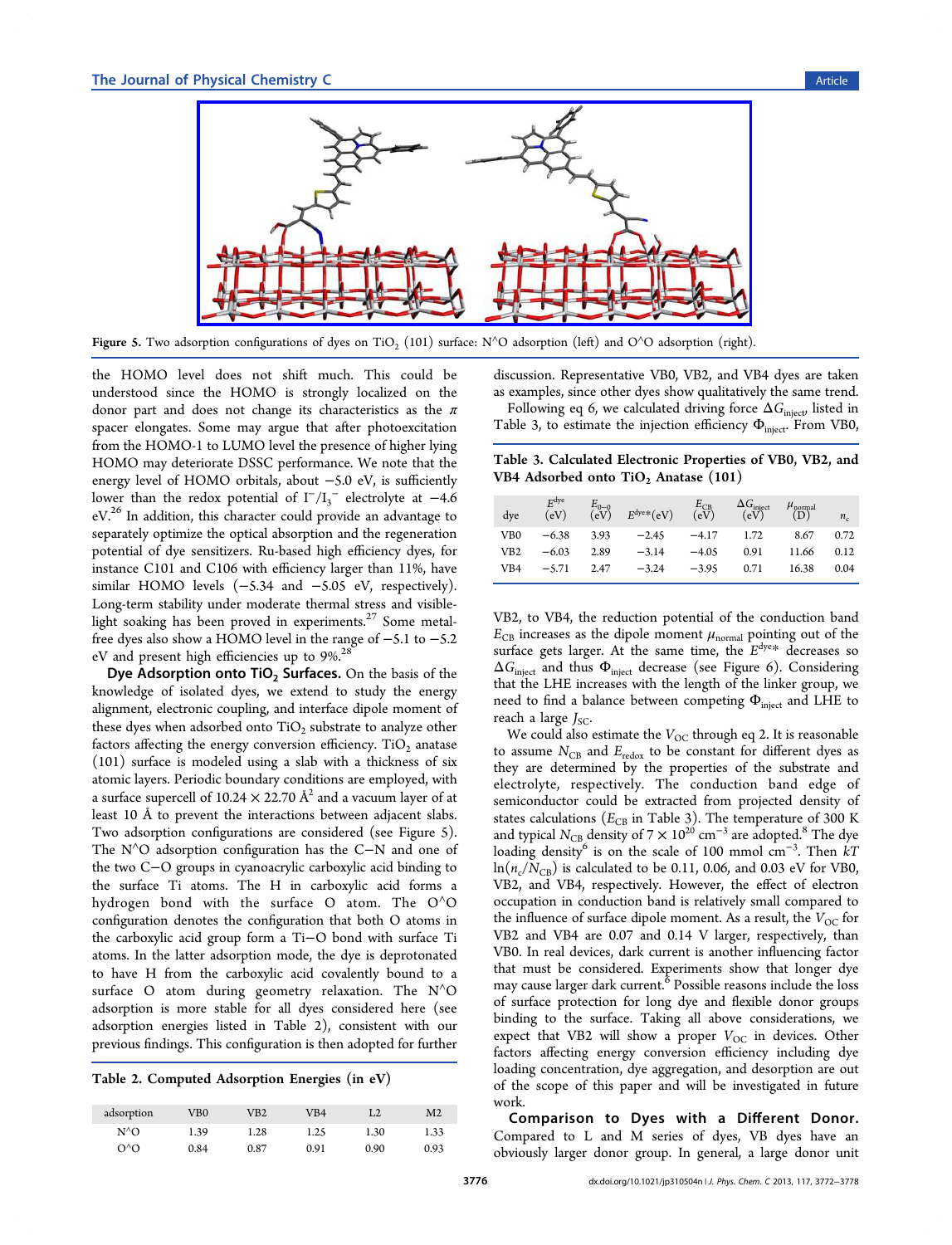<span id="page-5-0"></span>

Figure 6. Projec[ted density of states \(PDOS\) of VB](http://pubs.acs.org/action/showImage?doi=10.1021/jp310504n&iName=master.img-006.jpg&w=122&h=243)0, VB2, and VB4 adsorbed on  $TiO<sub>2</sub>$  anatase (101) surface. The unoccupied states of the dye have been upshifted according to the vertical excitation energy from TDDFT calculations.

could prevent electrolyte from contact with the semiconductor substrate, effectively blocking charge recombination between TiO2 and the electrolyte and reducing the unfavorable aggregation of dyes at the semiconductor surface.<sup>29</sup> Therefore, VB dyes would be more favorable in DSSC applications over L and M series of dyes. To make a more accurate [ev](#page-6-0)aluation of VB dye characteristics and the potential utilizations in DSSCs, we compare the distinct properties among VB2, L2, and M2 dyes, which are different only in the donor unit (see Figure 1).

As shown in Table 4, although VB2 has maximum absorption at  $\lambda_{\text{max}}$  = 429 nm, slightly smaller than M2 (452 nm) and [L](#page-1-0)2 (462 nm), VB2 presents the largest oscillator strength, leading to the largest LHE in turn. When VB2 adsorbed on  $TiO<sub>2</sub>$ semiconductor substrate, the  $\Delta G_{\text{inject}}$  is slightly smaller than that of L2 and M2. However, an energy difference of 0.91 eV between dye LUMO and  $TiO<sub>2</sub>$  CBE is large enough to guarantee efficient electron injection. On the other hand, too large  $\Delta G_{\text{inject}}$  may introduce energy redundancy, resulting a smaller  $V_{\text{OC}}$  and large thermalization losses.<sup>29</sup> In the latter process the interactions between excited charge carrier and lattice phonons would have the carrier cool[ed](#page-6-0) down to the bandgap edge, losing its initial high potential energy. More importantly, the number of transferred electrons in  $TiO<sub>2</sub>$ conduction band upon VB2 adsorption is almost twice that for L2 and M2. This implies a stronger surface polarization and electronic coupling between VB2 and the  $TiO<sub>2</sub>$  substrate. Also, a large electron transfer will favor a higher  $V_{OC}$ . As the conduction band edge of TiO<sub>2</sub>  $E_{CB}$  is located at  $-4.05$  and  $-4.18$  V respectively upon VB2 and L2 adsorption, the  $V_{OC}$  will be 0.13 V larger for VB2 dye than for L2. The enhanced LHE and higher  $V_{\text{OC}}$  suggest that VB2 is more suitable for highly efficient DSSCs.

## ■ **CONCLUSION**

In conclusion, we report a new type of donor group, ullazine donor, to be used for organic dye sensitized solar cells. By lengthening the  $\pi$  bridge, we successfully increase the dye's light harvesting efficiency and dipole moment, and we find VB2 is the best among all the five VB dyes because it performs nicely on the four key parameters ( $\lambda_{\text{max}}$  LHE,  $\Delta G_{\text{inject}}$ ,  $V_{\text{OC}}$ ) and achieves a good balance among these factors. Furthermore, compared with widely adopted existing donor groups, diphenylaminophenyl and dimethylaminophenyl donors, application of the new ullazine donor shows an enhanced extinction coefficient and LHE, an increased number of electrons transferred to conduction bands of TiO<sub>2</sub>, and a high  $V_{\text{OC}}$ . In addition, the photoabsorption property and regeneration potential of VB dyes could be separately optimized. All these characteristics suggest VB dyes a competitive candidate for allorganic, highly efficient, near-red absorption DSSCs.

## ■ AUTHOR INFORMATION

#### Corresponding Author

\*E-mail: smeng@iphy.ac.cn.

## Author Contributions

The ma[nuscript was writt](mailto:smeng@iphy.ac.cn)en through contributions of all authors. All authors have given approval to the final version of the manuscript.

## Author Contributions

§ These authors contributed equally.

#### Notes

The authors declare no competing financial interest.

#### ■ ACKNOWLEDGMENTS

This work is partly supported by NSFC (grant 11074287) and MOST (grant 2012CB921403) and hundred talent program of CAS.

#### ■ REFERENCES

(1) O'Regan, B.; Gratzel, M. A Low-Cost, High-Efficiency Solar Cell ̈ Based on Dye-Sensitized Colloidal TiO<sub>2</sub> Films. Nature 1991, 353 (6346), 737−740.

(2) Yella, A.; Lee, H.-W.; Tsao, H. N.; Yi, C.; Chandiran, A. K.; Nazeeruddin, M. K.; Diau, E. W.-G.; Yeh, C.-Y.; Zakeeruddin, S. M.; Grätzel, M. Porphyrin-Sensitized Solar Cells with Cobalt (II/III)-

#### Table 4. Calculated Optical and Electronic Nature of VB2, L2, and M2 Dyes<sup>a</sup>

| dye            | $\lambda_{\text{max}}$ (nm) |      | LHE   | assignment                                         | $\Delta G_{\text{inject}}$ (eV) | $\mu_{\text{normal}}$ (D) | $n_c$ |
|----------------|-----------------------------|------|-------|----------------------------------------------------|---------------------------------|---------------------------|-------|
| VB2            | 428.6                       | 1.83 | 0.985 | $H-1 \to L(88%)$                                   | 0.91                            | 11.66                     | 0.12  |
| L2             | 462.3                       | 1.71 | 0.980 | $H-2 \rightarrow L(7\%)$<br>$H \rightarrow L(83%)$ | 1.01                            | 14.30                     | 0.07  |
| M <sub>2</sub> | 452.2                       | 1.51 | 0.969 | $H-1 \to L(11\%)$<br>$H \rightarrow L(91\%)$       | 0.98                            | 16.86                     | 0.06  |

<sup>a</sup>The three groups are only different in their donor groups.